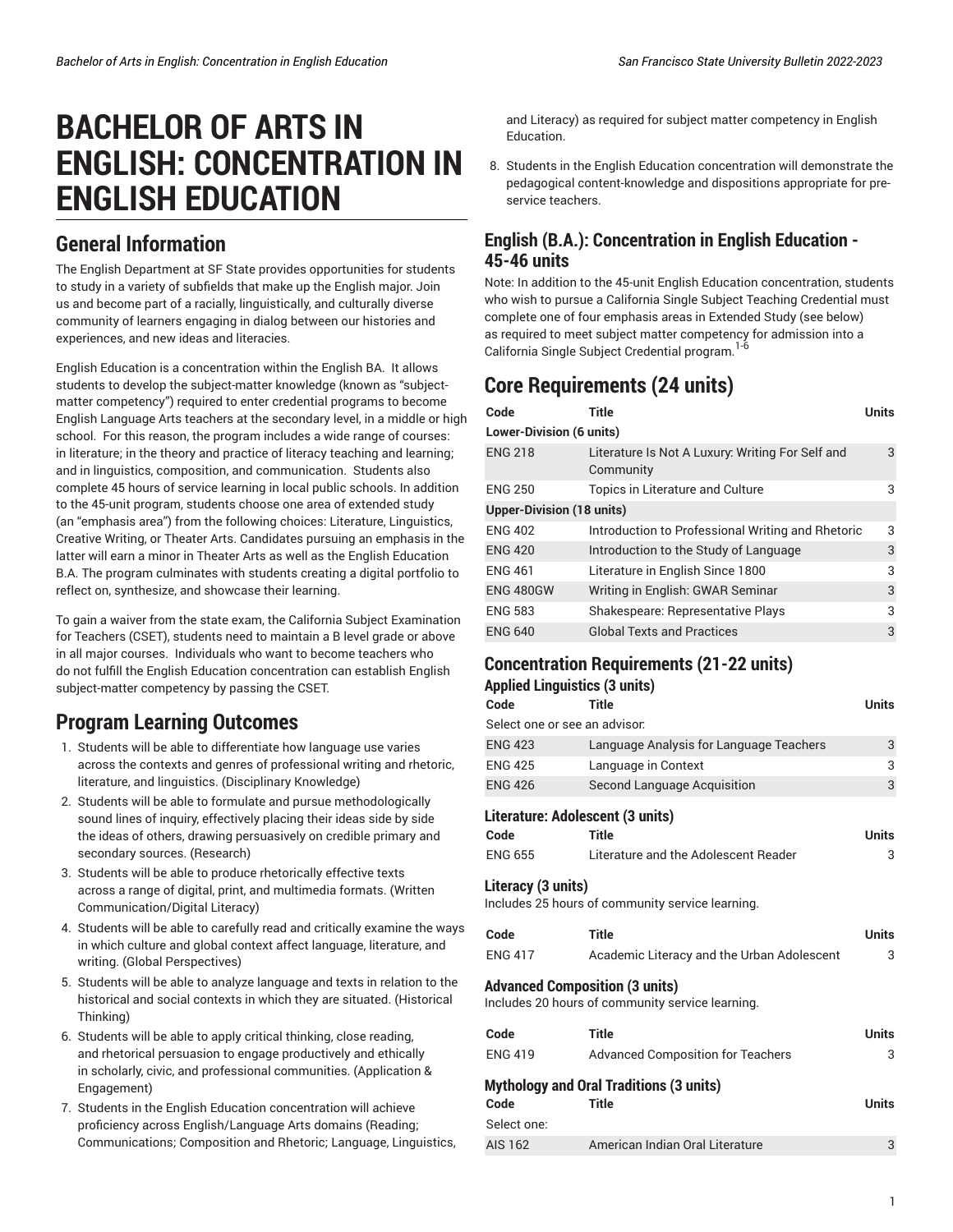| <b>Ancient Epic Tales</b>                                        | 3 |
|------------------------------------------------------------------|---|
| <b>Fables and Tales</b>                                          | 3 |
| Myths of the World                                               | 3 |
| <b>Celtic Literature</b>                                         | 3 |
| Greek and Roman Myth and Modern Literature                       | 3 |
| Oral History, Community Memory, and Collective<br><b>Stories</b> | 3 |
|                                                                  |   |

#### **Speech Performance (3-4 units)**

| Code            | Title                                         | Units |
|-----------------|-----------------------------------------------|-------|
| Select one:     |                                               |       |
| <b>COMM 220</b> | Introduction to the Performance of Literature | 3     |
| <b>COMM 553</b> | Performance and Identity                      | 4     |

#### **Capstone Experience (3 units)**

This course must be completed during the final semester and will include an English Education e-portfolio.

| Code           | Title                               | Units |
|----------------|-------------------------------------|-------|
| <b>ENG 688</b> | Assessment in English Language Arts |       |

#### **Complementary Studies Requirement for English Majors**

Twelve units of complementary studies are required of all candidates in any of the four concentrations (Literature, Linguistics, English Education and Professional Writing and Rhetoric) in the Bachelor of Arts degree in English. These units must come from courses bearing a prefix other than ENG, and must not be cross-listed with ENG. English majors will be offered four pathways for satisfying this requirement; each pathway is designed to facilitate graduation in a timely manner.

- 1. Foreign Language: 12 units in a single foreign language;
- 2. 2nd Major, Minor, or Certificate: 12 units of course work taken as part of a second major, a minor or a certificate;
- 3. Study Abroad: 12 units of course work taken in an approved study abroad program (such as CSU Study Abroad);
- 4. Related Subjects: 12 units of course work in related disciplines with the approval of an English Department advisor.

Related subjects typically include (but are not limited to) Comparative and World Literature, Classics, Creative Writing, Ethnic Studies, Foreign Languages, History, Journalism, and Women and Gender Studies, Communication Studies, Instructional Technology, or Marketing. For these related subjects, six units must be from classes in a non-literary related field.

Depending on the concentration within the major, Complementary Studies pathway, and approval of a departmental advisor, up to 12 units from courses with non-ENG prefixes that count towards the Complementary Studies requirement may also count as English electives in fulfillment of degree requirements.

Students who have earned AA-T or AS-T degrees and are pursuing a similar B.A. degree at SF State are required to fulfill the Complementary Studies requirement as defined by the major department. Students should consult with a major advisor about how transfer units and/or SF State units can best be applied to this requirement in order to ensure degree completion within 60 units.

#### **Electronic Portfolio**

Candidates in English Education must register for ENG 688 during their final semester, when they will compile an electronic portfolio to

demonstrate that they have met all of the core outcomes of the Single Subject Program. They should include artifacts—examples of their work, and faculty and peer comments on their work—and reflections that explicitly tie elements of the artifacts to the outcome statements.

# **Extended Study (12-15 units) Required for Admission into a California Single Subject Credential Program 1-6**

#### **Emphasis: Literature (12 units)**

| Code                                                                         | Title                                                                 | Units |
|------------------------------------------------------------------------------|-----------------------------------------------------------------------|-------|
| <b>ENG 460</b>                                                               | Literature in English to 1800                                         | 3     |
| <b>ENG 690</b>                                                               | <b>Senior Seminar</b>                                                 | 3     |
| Select one course in theory or criticism chosen with approval of<br>advisor. |                                                                       |       |
| advisor                                                                      | Select one additional upper-division elective chosen with approval of | 3     |

### **Emphasis: Linguistics (12-15 units)**

| Code           | Title                                                                                       | <b>Units</b> |
|----------------|---------------------------------------------------------------------------------------------|--------------|
| <b>ENG 421</b> | Syntax                                                                                      |              |
| <b>ENG 422</b> | History of the English Language                                                             | 3            |
| <b>ENG 424</b> | Phonology and Morphology                                                                    |              |
| <b>ENG 425</b> | Language in Context (if not used to satisfy Applied<br>Linguistics above)                   | 3            |
|                | Arthur and the delivery of the contractors of contractors and contract the community of the | $\sim$       |

Select an additional linguistics elective chosen with approval of advisor. 3

### **Emphasis: Creative Writing (15 units) 5**

| Code                    | Title                                            | Units |
|-------------------------|--------------------------------------------------|-------|
| C W 301                 | <b>Fundamentals of Creative Writing</b>          | 3     |
| C W 302                 | <b>Fundamentals of Creative Reading</b>          | 3     |
| <b>Craft of Writing</b> |                                                  |       |
| Select one:             |                                                  | 3     |
| C W 511GW               | Craft of Poetry - GWAR                           |       |
| C W 512GW               | <b>Craft of Fiction - GWAR</b>                   |       |
| C W 513GW               | Craft of Playwriting - GWAR                      |       |
|                         | <b>Upper-Division Creative Writing Electives</b> |       |

Select two upper-division Creative Writing electives (workshop or creative process classes in Creative Writing), selected with approval of advisor 6

### **Emphasis: Theater Arts (19-22 units) 6**

| Code                        | <b>Title</b>                                     | <b>Units</b> |
|-----------------------------|--------------------------------------------------|--------------|
| <b>Lower-Divison Acting</b> |                                                  |              |
| TH A 130                    | Acting Workshop I                                | 3            |
| TH A 230                    | Acting Workshop II                               | 3            |
|                             | Stage Production, General, and Technical Theatre |              |
| TH A 205                    |                                                  | 2            |
| Select one:                 |                                                  | 2            |
| Theatre Backgrounds         |                                                  |              |
| TH A 210                    |                                                  |              |
| TH A 212                    |                                                  |              |
| TH A 213                    |                                                  |              |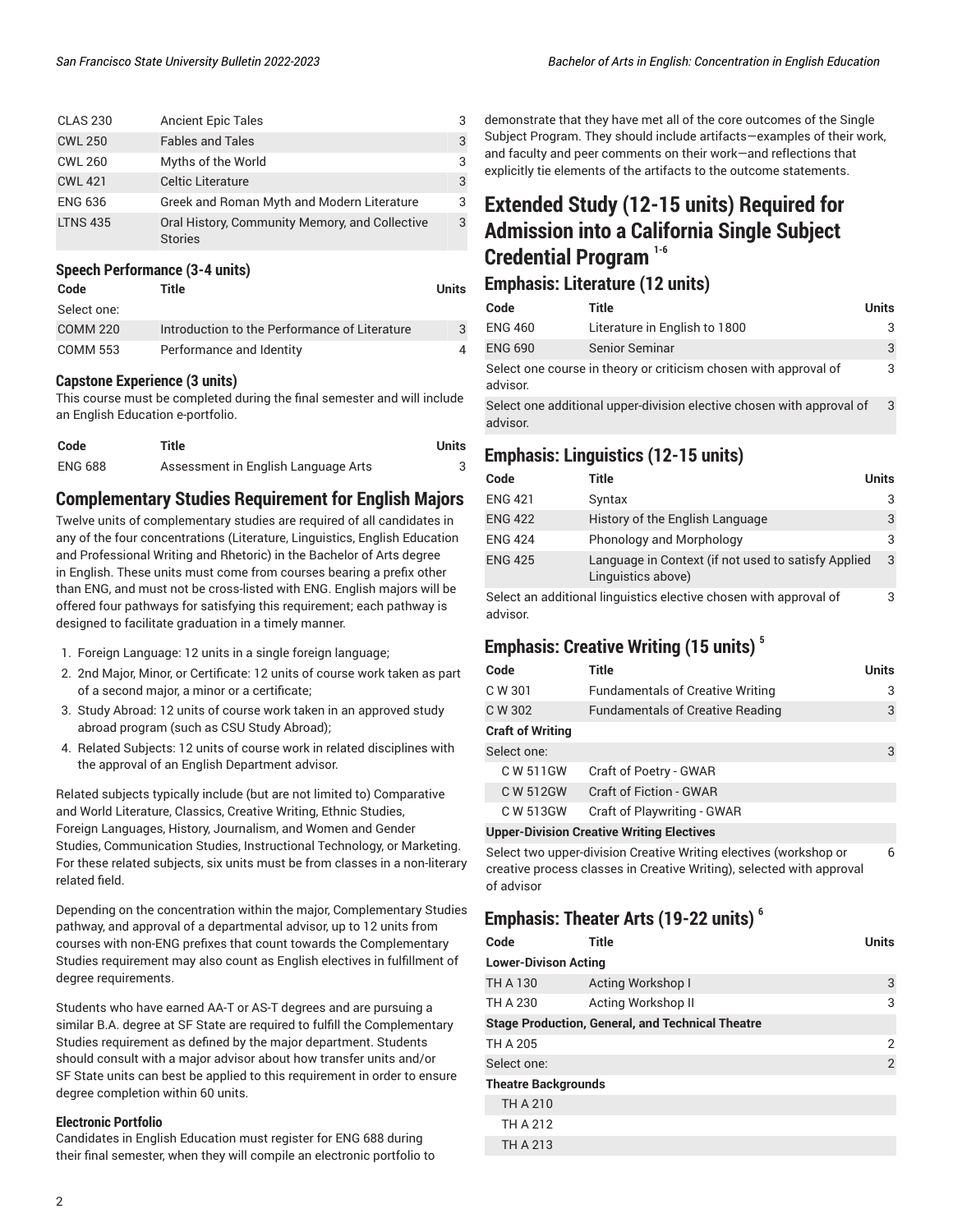| Select one:                 |                                        |  |
|-----------------------------|----------------------------------------|--|
| TH A 401                    | <b>Global Theatre History I</b>        |  |
| TH A 402                    | <b>Global Theatre History II</b>       |  |
| TH A 404                    | Musical Theatre History and Literature |  |
| <b>Acting and Directing</b> |                                        |  |

Upper-division courses - one may be used for Speech Performance above, which would reduce the English Education requirements by 1 unit. 6-9

#### **Important Notes**

- 1. Students must have a GPA of 2.0 or higher in the major, and no grade in the major lower than a C- (except for ENG 480GW, which requires a grade of C or higher).
- 2. Only courses in which students earn a B– or better will count towards subject matter competency for admission into a California credential program. Students who earn lower grades in any of the courses required for their major will need to take the California Subject Examination for Teachers (CSET) to establish subject matter competency.

Courses for subject matter competency may not be taken CR/NC.

- 3. Admission to the credential program at SF State requires a GPA of 2.75 (B-) or better.
- 4. Check with an English Education advisor for specific courses that meet the requirements in the English Education concentration and with an advisor in your emphasis area to ensure that your electives are approved.
- 5. Candidates pursuing an emphasis in Creative Writing should see a minor advisor in CW to learn how to supplement the English Education major with a minor and/or Complementary Studies.
- 6. Candidates pursuing an emphasis in Drama should see a minor advisor in Theatre Arts to learn how to supplement the English Education major with a minor and/or Complementary Studies. The drama emphasis allows substitutions in the English Education Concentration. See an advisor if you are considering this area.

Candidates with a particular interest in communication studies or comparative and world literature can pursue special strands within those majors for subject matter competency in English.

### **General Education Requirements**

| Requirement                               | <b>Course Level</b> | <b>Units</b> | <b>Area Designation</b> |
|-------------------------------------------|---------------------|--------------|-------------------------|
| Oral<br>Communication                     | LD                  | 3            | A1                      |
| <b>Written English</b><br>Communication   | LD                  | 3            | A2                      |
| <b>Critical Thinking</b>                  | LD                  | 3            | A <sub>3</sub>          |
| Physical Science LD                       |                     | 3            | <b>B1</b>               |
| Life Science                              | LD                  | 3            | <b>B2</b>               |
| Lab Science                               | LD                  | 1            | B <sub>3</sub>          |
| Mathematics/<br>Quantitative<br>Reasoning | LD                  | 3            | <b>B4</b>               |
| Arts                                      | LD                  | 3            | C <sub>1</sub>          |
| <b>Humanities</b>                         | LD                  | 3            | C <sub>2</sub>          |
| Arts or<br><b>Humanities</b>              | LD                  | 3            | C1 or C2                |
| Social Sciences                           | LD                  | 3            | D1                      |

|  | San Francisco State University Bulletin 2022-202. |  |  |
|--|---------------------------------------------------|--|--|
|  |                                                   |  |  |

| Social Sciences: LD<br><b>US History</b>                  |           | 3 | D <sub>2</sub> |
|-----------------------------------------------------------|-----------|---|----------------|
| Lifelong Learning LD<br>and Self-<br>Development<br>(LLD) |           | 3 | Е              |
| <b>Ethnic Studies</b>                                     | LD        | 3 | F              |
| Physical and/or<br>Life Science                           | UD        | 3 | $UD-B$         |
| Arts and/or<br><b>Humanities</b>                          | UD        | 3 | $UD-C$         |
| Social Sciences                                           | <b>UD</b> | 3 | UD-D           |

**SF State Studies**

Courses certified as meeting the SF State Studies requirements may be upper or lower division in General Education (GE), a major or minor, or an elective.

| American Ethnic LD or UD<br>and Racial<br><b>Minorities</b> |          | 3 | <b>AERM</b> |
|-------------------------------------------------------------|----------|---|-------------|
| Environmental<br>Sustainability                             | LD or UD | 3 | ES          |
| Global<br>Perspectives                                      | LD or UD | 3 | GP          |
| Social Justice                                              | LD or UD | 3 | SJ          |

Note: LD = Lower-Division; UD = Upper-Division.

### **First-Time Student Roadmap (4 Year)**

- 1. In order to choose your English Composition A2 course and your QR/Math B4 course, please complete the online advising activities at [writingadvising.sfsu.edu \(https://writingadvising.sfsu.edu/](https://writingadvising.sfsu.edu/)) and [mathadvising.sfsu.edu \(https://mathadvising.sfsu.edu/](https://mathadvising.sfsu.edu/)). Questions? Contact Gator [Smart](https://gatorsmartstart.sfsu.edu/) Start. ([https://gatorsmartstart.sfsu.edu/\)](https://gatorsmartstart.sfsu.edu/)
- 2. Select the row that matches your English course choice for A2.\*
- 3. Select the column that matches your QR/Math course choice for B4.
- 4. Click the Roadmap that lines up with your row and column.

For example, if you select ENG 104/ENG 105 and a multi-semester QR/ math sequence for your first year, then choose Roadmap D.

| <b>Course Choice</b> | One-Semester Course                                                                                                                                                      | <b>Two-Semester</b><br><b>Sequence or Support</b><br>Course                                                                                                             |
|----------------------|--------------------------------------------------------------------------------------------------------------------------------------------------------------------------|-------------------------------------------------------------------------------------------------------------------------------------------------------------------------|
| <b>ENG 114</b>       | Roadmap A (http://<br>bulletin.sfsu.edu/<br>colleges/liberal-<br>creative-arts/<br>english/ba-english-<br>concentration-english-<br>education-/roadmap-i-<br>$ii$ -eng/) | Roadmap C (http://<br>bulletin.sfsu.edu/<br>colleges/liberal-<br>creative-arts/<br>english/ba-english-<br>concentration-english-<br>education-/roadmap-iii-<br>iv-eng/) |